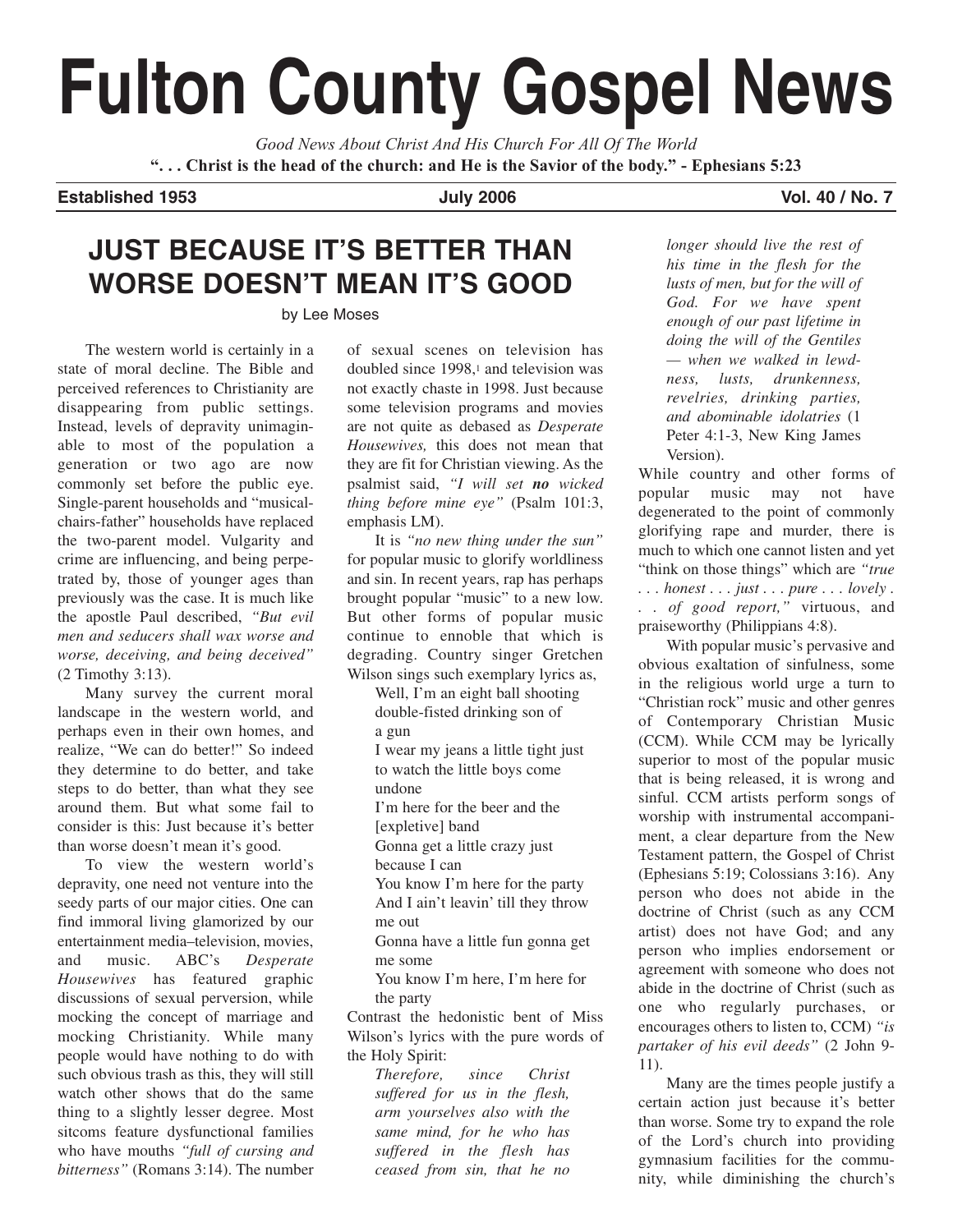#### **FULTON COUNTY GOSPEL NEWS** USPS Publication #211780

. . . is a Periodical publication issued monthly by the Church of Christ at Third and Bethel (P.O. Box 251), Mammoth Spring, AR 72554-0251. **POSTMASTER: Please mail all changes of address to the above address.**

**FCGN** is mailed free of charge to any who care to receive it. We will be happy to add any names to the regular mailing list. If you send in a name we must have a complete address, including number and street name, or R.R. or HCR number, plus box number, or a P.O. Box number and the **NINE DIGIT ZIP CODE**. This paper is supported by voluntary contributions for which we are grateful. Financial information will be furnished upon request. **Mail all address corrections or manuscripts to:**

#### **FULTON COUNTY GOSPEL NEWS** P.O. Box 251

Mammoth Spring, AR 72554

| Lee Moses $\dots \dots \dots \dots \dots$ . EDITOR |
|----------------------------------------------------|
|                                                    |
| E-Mail cocfcgn@centurytel.net                      |
| Website www.fultoncountygospelnews.org             |
| Hosted by TheBible.net                             |

### *continued from page 1*

evangelistic abilities, claiming, "At least we are working; at least we are doing some good" (compare with Matthew 7:22; 25:14-30). Some worship with a manmade denomination knowing that they should be worshiping *"in spirit and in truth"* (John 4:24), all the while claiming, "At least I'm going to **some** church." Yet the Scriptures say, *"He that turneth away his ear from hearing the law, even his prayer shall be abomination"* (Proverbs 28:9).

Certainly, the desire to alter society's downward course is commendable. And there are some courses of action one could choose that, while not ideal, are better than others (compare with 1 Kings 16:30-33; Jeremiah 16:11-12; 2 Timothy 3:13). But just because a course of action is better than another does not make it right. **If it's wrong, it's wrong!** *"Woe unto them that call evil good, and good evil; that put darkness for light, and light for darkness; that put bitter for sweet, and sweet for bitter!"* (Isaiah 5:20).

## **THE MANNA/QUAIL SYNDROME**

by Chris Perry

Romans 15:4 lays the foundation for a Christian's study of the Old Testament: *"For whatsoever things were written aforetime were written for our learning, that we through patience and comfort of the scriptures might have hope*.*"* Therefore, although we cannot find salvation under the Law of Moses, we can turn to the pages of the Old Testament and learn from the lives of those who came before us. Such an instance presents itself when we study Numbers 11. The attitude of the Israelites in this passage provides a telling example for us today. Consider the lessons we can learn from this context, as well as the events that lead up to it.

First, groundwork must be laid from Israel's history. At the time depicted in Exodus 16, Israel was separated from their last day in Egyptian bondage by a mere 30 days (verse 1 compared to 12:18). However, they had already challenged God's judgment and care once (14:10-12), and would do so for the second time here. Moses records, *"And the whole congregation of the children of Israel murmured against Moses and Aaron* [and by extension, God—CP] *in the wilderness: And the children of Israel said unto them, Would to God we had died by the hand of the Lord in the land of Egypt, when we sat by the flesh pots, and when we did eat bread to the full…"* (Exodus 16:2-3). Israel obviously had a selective memory. They had wiped from their mind the torturous way they had been treated (1:9-14; 5:6-14) and the order to kill all male children (1:15-16); however, they remembered the "flesh pots" and "eating bread to the full." But God, in His infinite mercy, agreed to *"rain bread from heaven for you"* (verse 4). This bread from heaven would be called "manna," literally, "what is it," and *"it was like coriander seed, white, and the taste of it was like*

*wafers made with honey"* (verse 31). He placed regulations, howbeit few, upon the Israelites *"that I may prove them, whether they will walk in my law, or no."* Their physical nourishment was to be completely furnished for them by God—all they had to do was gather it according to His instructions. They were to gather it every morning but the seventh; enough would be provided on the sixth day to last through the seventh. As well, they were to consume it all before the next morning. In both of these regulations, however, Israel failed. Despite Moses' warnings, "…*some of them left of it until the morning, and it bred worms, and stank*…" (verse 20). And despite Moses' warnings, *"there went out some of the people on the seventh day for to gather, and found none"* (verse 27).

In spite of God's graciousness in providing manna from heaven, and in spite of His patience in overlooking their errors concerning its use, Israel was not satisfied. Numbers 11 describes yet another calloused and thankless complaint leveled at God by His children. Verse 4 records this despicable description: *"And the mixed multitude that was among them fell a lusting: and the children of Israel also wept again, and said, Who shall give us flesh to eat?"* It had been just a little over a year since their deliverance from horrible bondage, and again all they can remember is "*the fish which we did eat in Egypt freely* [ironic, isn't it, considering they were in bondage—CP]*; the cucumbers, and the melons, the leeks, and the onions, and the garlick*" (verse 5). And, above that, they had the audacity to say before God that *"our soul is dried away: there is nothing at all, beside this manna, before our eyes"* (verse 6). Dare they whine and weep at God's gracious provisions? Dare they question and complain because they did not have *variety*? Yet that is exactly what they did.

But God would teach them a lesson. He commanded Moses to tell the people, *"...for ye have wept in the ears of the Lord…therefore the Lord will give you flesh, and ye shall eat. Ye shall not eat one day, nor two days, nor five days,*

<sup>1</sup> Jennifer Kerr, "More sexed-up shows on television, report finds." Associated Press, November 9, 2005.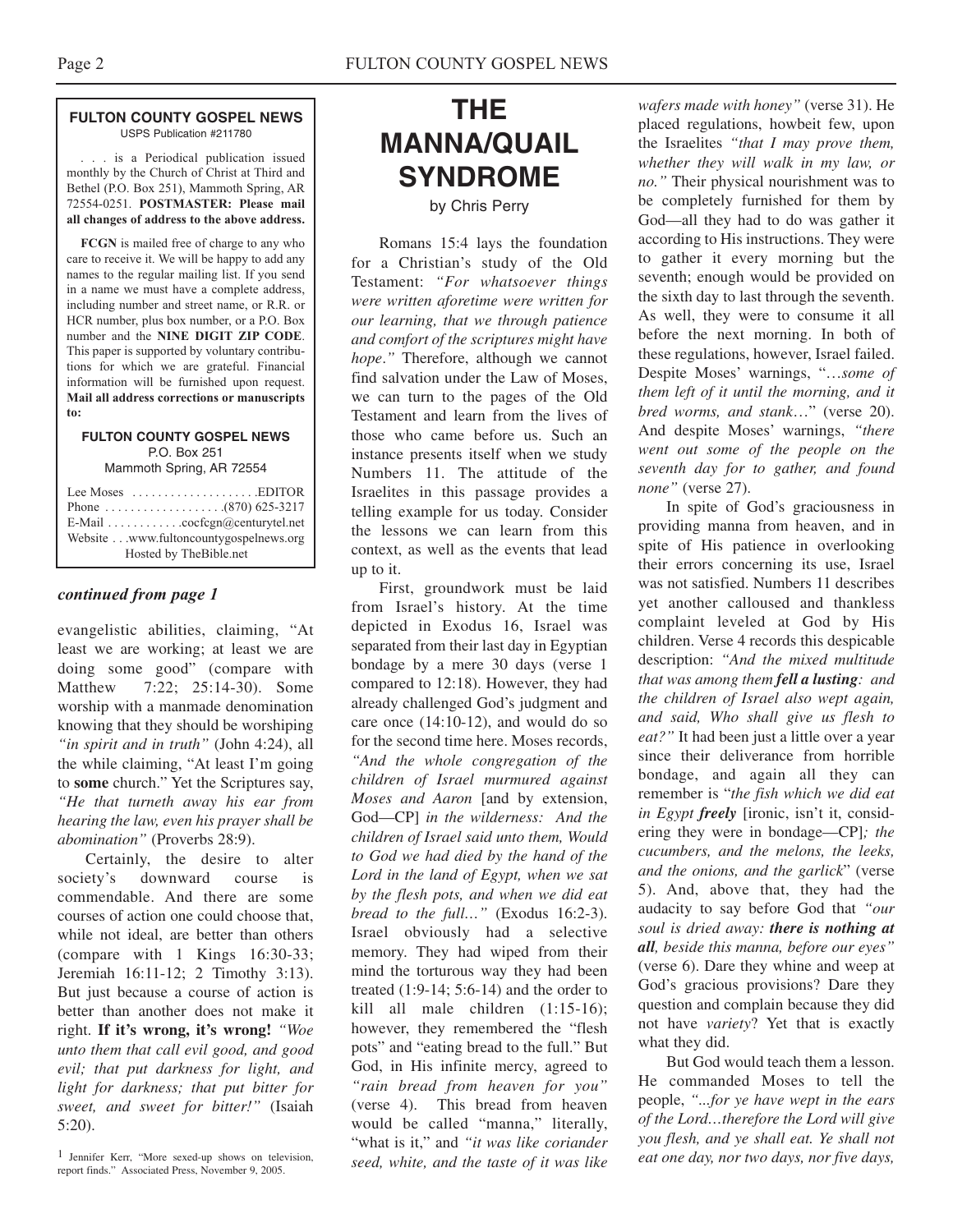*neither ten days, nor twenty days; But even a whole month, until it come out at your nostrils, and it be loathsome unto you..."* (verses 18-20). And indeed He fed them. The quail stretched *"a day's journey"* on all sides of the camp and stood *"two cubits,"* or three feet high. The people gathered *"all that day, and all that night, and all the next day."* However, when they went to eat it, *"while the flesh was yet between their teeth, ere it was chewed, the wrath of the Lord was kindled against the people, and the Lord smote the people with a very great plague"* (verse 33). The passage ends with this ominous statement: *". . . there they buried the people that lusted."*

The lessons that loom large before us from this passage ought to be obvious. God has provided all of mankind with innumerable blessings. James writes, *"Every good gift and every perfect gift is from above, and cometh down from the Father of lights, with whom is no variableness, neither shadow of turning"* (James 1:17). "Every good gift and every perfect gift" includes everything, from earth and air, to money, to the relationships we enjoy. To all the world He has provided the promise that *"he that believeth and is baptized shall be saved"* (Mark 16:16), and has given His Son as the means to that end. To those who *"seek first the kingdom of God, and His righteousness"* God has promised that *"all these things* [food, clothing, and shelter] *shall be added unto you"* (Matthew 6:33). But for many of us, all that God has provided is not enough. We don't just want salvation; we want it on our terms, not His. We don't just want the necessities of life; we want to have everything we could ever desire and then some. Like the Israelites, we "fall a lusting," and survey all of our rich blessings and moan, "There is nothing at all." The American dream has become for many the greed condemned in I Timothy 6:5: *"Perverse disputings of men of corrupt minds, and destitute of the truth, supposing that gain is godliness."* This nation is one of the wealthiest on earth per capita, and yet many of us are in debt—to have bigger

and better—to the point we cannot meet our monthly obligations. Indeed, we have proven true the wisdom of Solomon that says, *"He that loveth silver shall not be satisfied with silver; nor he that loveth abundance with increase: this is also vanity"* (Ecclesiastes 5:10).

So what will it take for us to *learn* what Paul had to *learn*, namely, *"in whatsoever state I am, therewith to be content"*? (Philippians 4:11). Will it take us suffering for our abundance, as the Israelites? Will we cry as all that we have amassed "comes out our nostrils?" Will we have to bury those that went a lusting? Will we have to mourn the broken homes, the corrupt lives, and the mournful souls that lie in the wake of our lusts? Will we keep "pulling down our barns, and building greater," only to have God say, *"Thou fool, this night thy soul shall be required of thee"* (Luke 12:18, 20)? Or can we learn the simple lesson of faith from the Hebrews writer before it is too late—*"Let your conversation be without covetousness; and be content with such things as ye have: for he hath said, I will never leave thee, nor forsake thee"* (Hebrews 13:5)?

### **ONE PATH ISN'T ENOUGH**

### by Marvin L. Wair

Perhaps you have been hiking in mountainous area or in a thick forest and strayed farther than you realized from your base camp. The time arrives when every rock and tree begins to look like every other rock and tree. You have changed direction several times because of choosing in between numerous **paths,** but you are not concerned because you **feel** that any direction you travel will carry you safely to your camp. You have chosen **not** to consult the compass in your possession because it always points to the same direction. The last thing you want to be accused of is being "narrow-minded" in finding your way back to camp.

Isn't it amazing that what would be labeled as foolishness at best or

stupidity at worst in the world is considered normal in the religious realm? The "pick and choose" whatever appeals to one at a given time "religion" simply demonstrates that one has absolutely no faith whatsoever in God or His Word.

When one spurns the divine pattern and swings open the door to apostasy, there is no end to the depth to which he will plunge. The Saturday, March 13, 2004 Dallas Morning News carried an article by Susan Hogan/Albach titled "Pick and Choose" that well demonstrates where apostasy leads. The article says that:

> [A] woman by the name of Reneè Shepley-Ragan gave up on following a single religion and now embraces "Christian, Hindu, Unitarian, and more... She calls her **path** 'interfaith spirituality,' an identification she shares with a small but emerging group of Americans. They customize their spirituality by picking and choosing practices from the world's religions – often without any particular attachment to **doctrine** (emphasis MLW).

A lot of people are finding that one religion doesn't have all the answers for them. Shepley-Ragan said, "We help people discover their spirituality but we don't tell them what it should look like."

They downplay the differences among religions to focus on common threads such as love and mercy. It's inconsequential to them, for example, that Christians teach that Jesus was the Messiah, Muslims say he was a prophet and Jews says he was neither.

"People accuse us of practicing smorgasbord spirituality," said the Rev. Susanna Stefanachi Macomb,